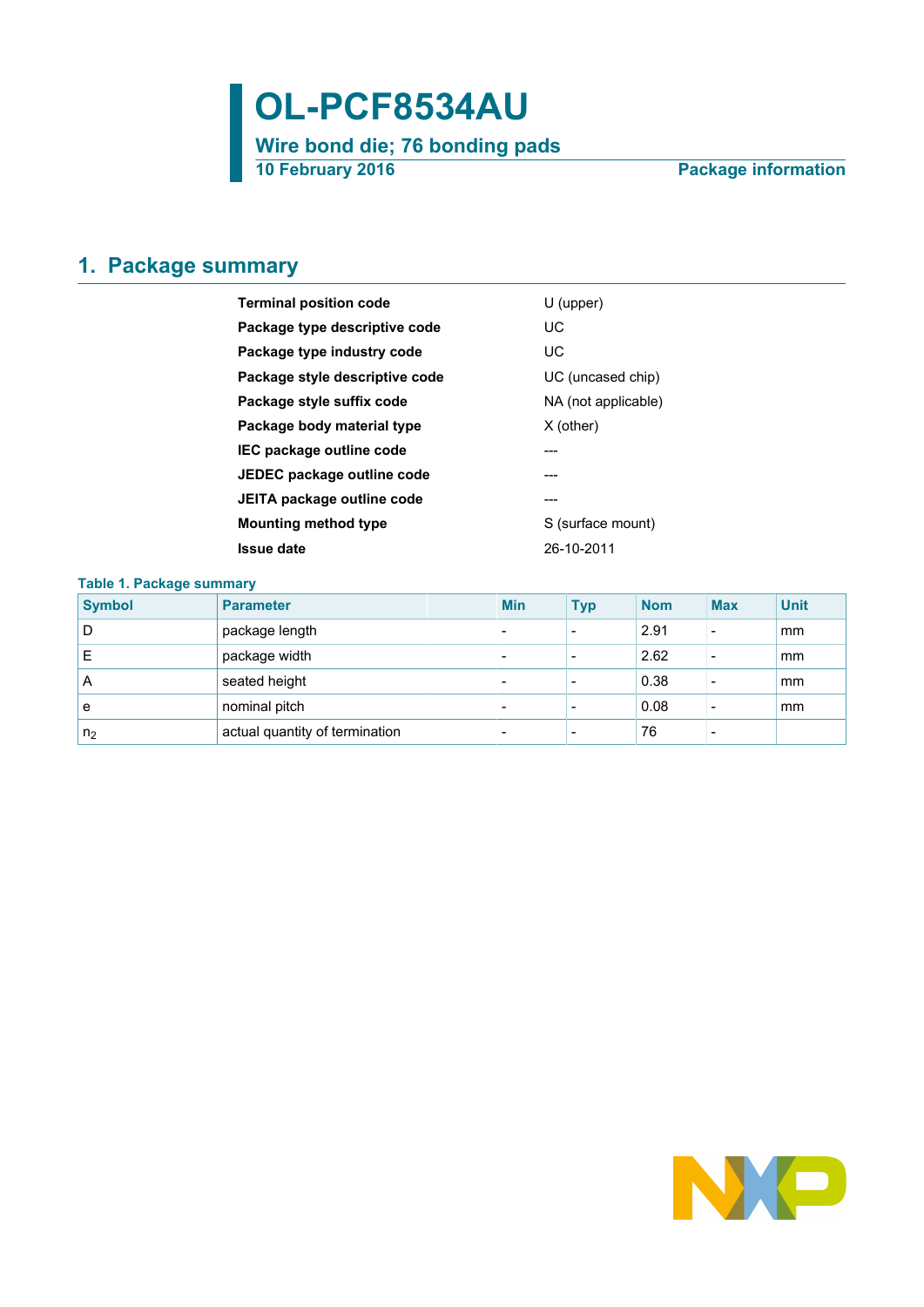# **NXP Semiconductors OL-PCF8534AU**

**Wire bond die; 76 bonding pads**

## <span id="page-1-0"></span>**2. Package outline**

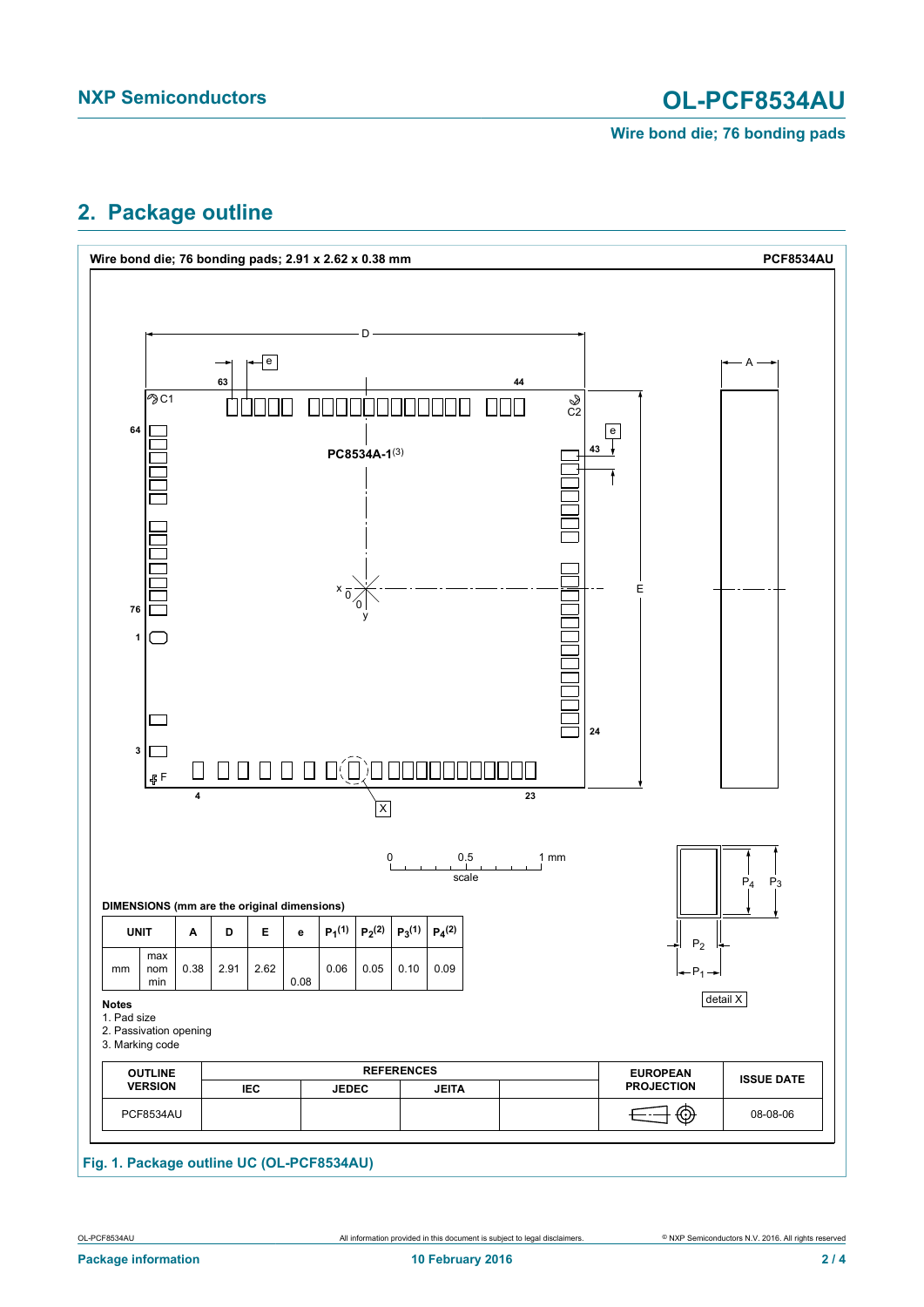# **NXP Semiconductors OL-PCF8534AU**

## <span id="page-2-0"></span>**3. Legal information**

#### **Disclaimers**

**Limited warranty and liability** — Information in this document is believed to be accurate and reliable. However, NXP Semiconductors does not give any representations or warranties, expressed or implied, as to the accuracy or completeness of such information and shall have no liability for the consequences of use of such information. NXP Semiconductors takes no responsibility for the content in this document if provided by an information source outside of NXP Semiconductors.

In no event shall NXP Semiconductors be liable for any indirect, incidental, punitive, special or consequential damages (including - without limitation lost profits, lost savings, business interruption, costs related to the removal or replacement of any products or rework charges) whether or not such damages are based on tort (including negligence), warranty, breach of contract or any other legal theory.

Notwithstanding any damages that customer might incur for any reason whatsoever, NXP Semiconductors' aggregate and cumulative liability towards customer for the products described herein shall be limited in accordance with the *Terms and conditions of commercial sale* of NXP Semiconductors.

**Right to make changes** — NXP Semiconductors reserves the right to make changes to information published in this document, including without limitation specifications and product descriptions, at any time and without notice. This document supersedes and replaces all information supplied prior to the publication hereof.